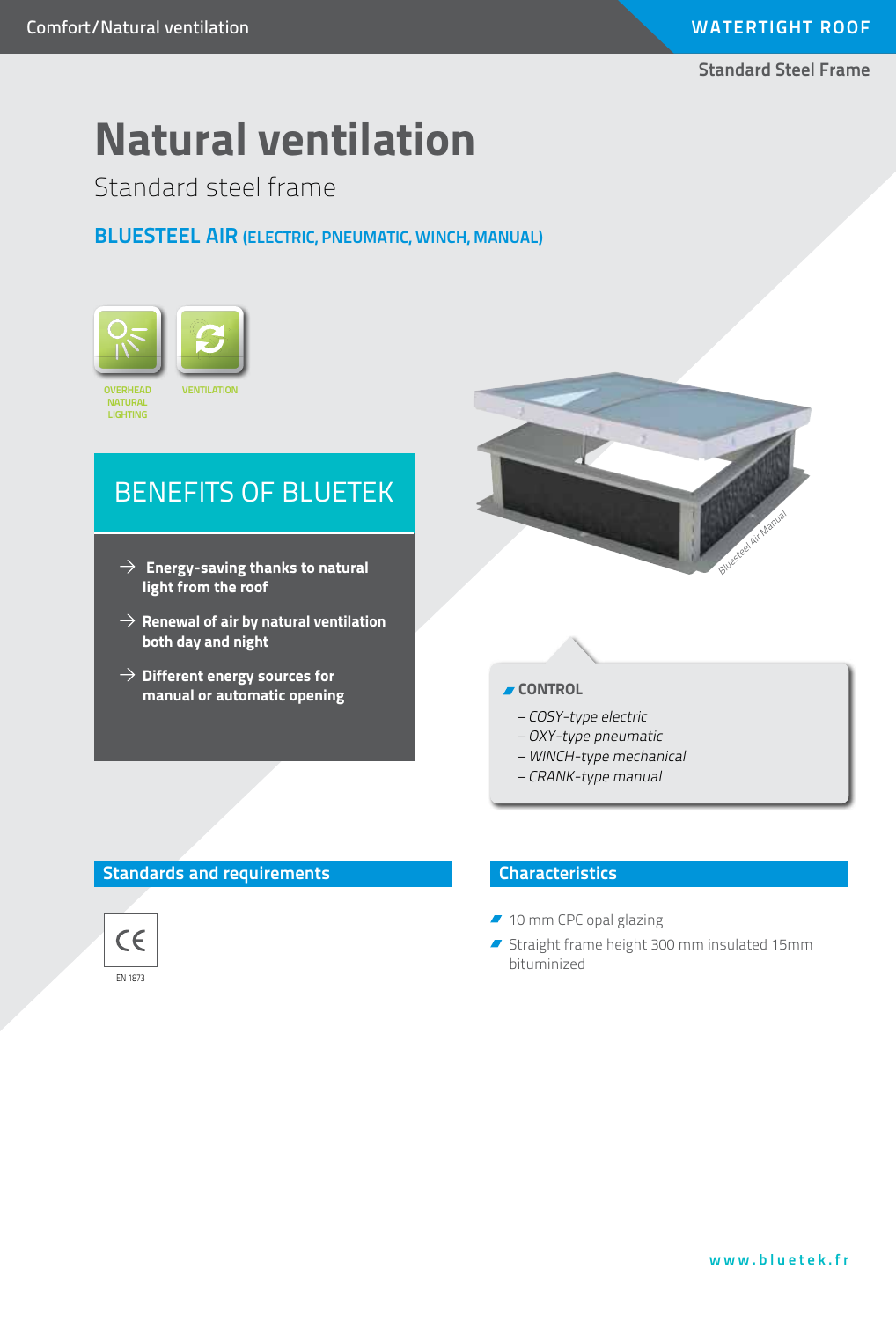# **Natural Ventilation** | Standard Steel Frame

**BluesteEL AIR (ELECTRIC, PNEUMATIC, WINCH, MANUAL)**

# **Technical sections**